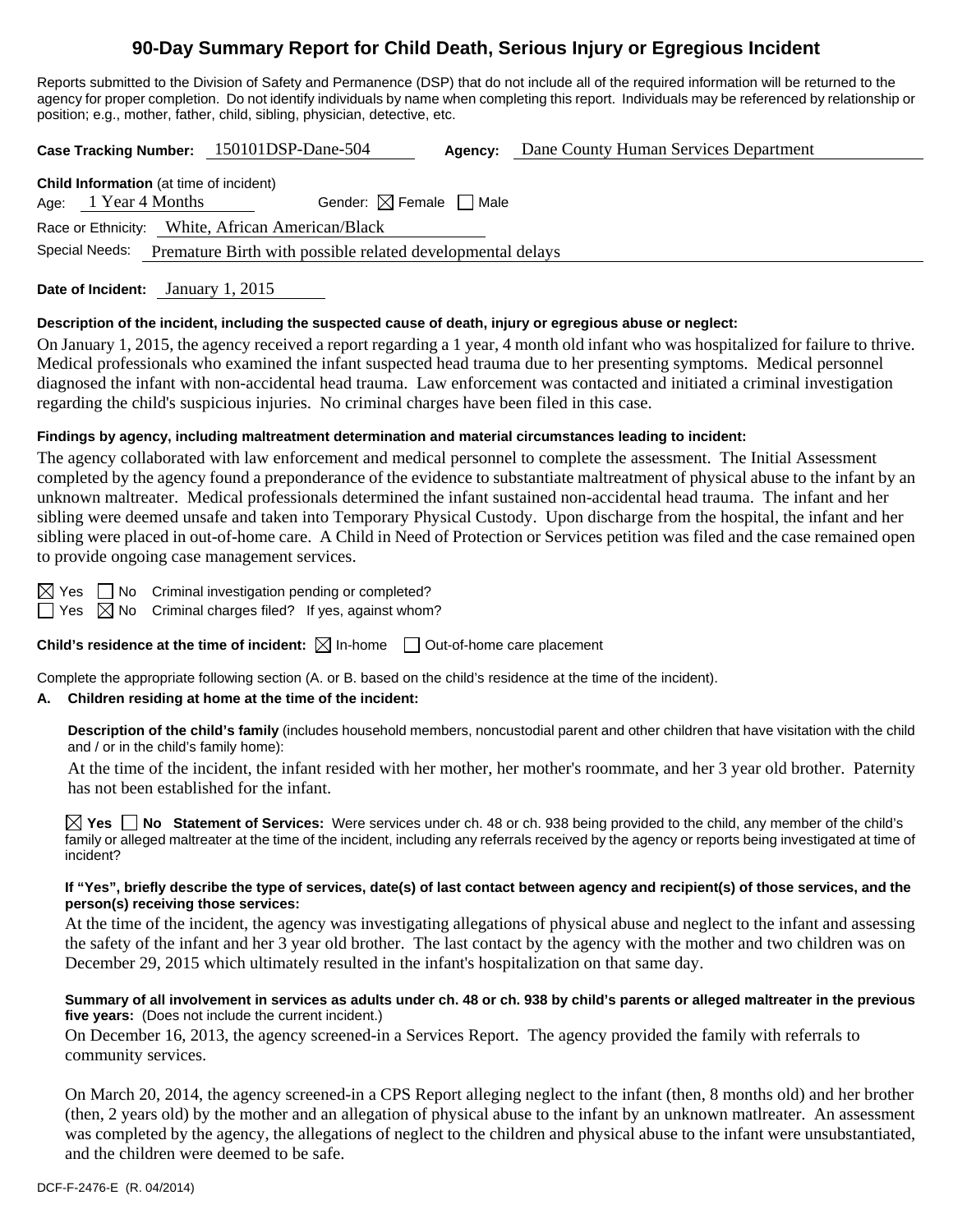On May 19, 2014, the agency screened-in a CPS Report alleging neglect by the mother to the infant (then, 9 months old) and her brother (then, 2 years old). An assessment was completed by the agency, the allegation of neglect was unsubstantiated, and the children were deemed to be safe.

On July 31, 2014, the agency screened-in a CPS Report alleging neglect by the mother to the infant (then, 1 year old). An assessment was completed by the agency, the allegation of neglect was unsubstantiated; and the infant was deemed to be safe.

On November 25, 2014, the agency screened-in a CPS Report alleging physical abuse and neglect by the mother to the infant (then, 1 year old). An assessment was completed by the agency and the allegation of physical abuse was unsubstantiated and the allegation of neglect was substantiated. A Child in Need of Protection or Services was filed on January 5, 2015 and the case remains open to provide ongoing case management.

**Summary of actions taken by the agency under ch. 48, including any investigation of a report or referrals to services involving the child, any member of the child's family living in this household and the child's parents and alleged maltreater.** (Does not include the current incident.)

(Note: Screened out reports listed in this section may include only the date of the report, screening decision, and if a referral to services occurred at Access. Reports that do not constitute a reasonable suspicion of maltreatment or a reason to believe that the child is threatened with harm are not required to be screened in for an initial assessment, and no further action is required by the agency.)

On April 16, 2010, the agency screened-out a Services Report.

On October 24, 2012, the agency screened-out a CPS Report.

On December 15, 2013, the agency screened-out a CPS Report.

On December 16, 2013, the agency screened-out a CPS Report.

On December 16, 2013 the agency screened-in a Services Report. The agency provided the family with referrals to community services.

On December 18, 2013, the agency screened-out a CPS Report.

On January 6, 2014, the agency screened-out a CPS Report.

On March 20, 2014, the agency screened-in a CPS Report alleging neglect to the infant (then, 8 months) and her brother (then, 2 years) by the mother and an allegation of physical abuse to the infant by an unknown maltreater. An assessment was completed by the agency, the allegations of neglect to the children and physical abuse to the infant were unsubstantiated, the and the children were deemed to be safe.

On May 19, 2014, the agency screened-in a CPS Report alleging neglect by the mother to the infant (then, 9 months) and her brother (then, 2 years). An assessment was completed by the agency, the allegation of neglect was unsubstantiated, and the children were deemed to be safe.

On June 9, 2014, the agency screened-out a CPS Report.

On July 18, 2014, the agency screened-out a Services Report

On July 31, 2014, the agency screened-in a CPS Report alleging neglect by the mother to the infant (then, 1 year). An assessment was completed by the agency, the allegation of neglect was unsubstantiated, and the infant was deemed to be safe.

On August 15, 2014, the agency screened-out a CPS Report.

On November 25, 2014, the agency screened-in a CPS Report alleging physical abuse and neglect by the mother to the infant (then, 1 year). An assessment was completed by the agency, the allegation of physical abuse was unsubstantiated and the allegation of neglect was substantiated. A Child in Need of Protection or Services was filed on January 5, 2015 and the case